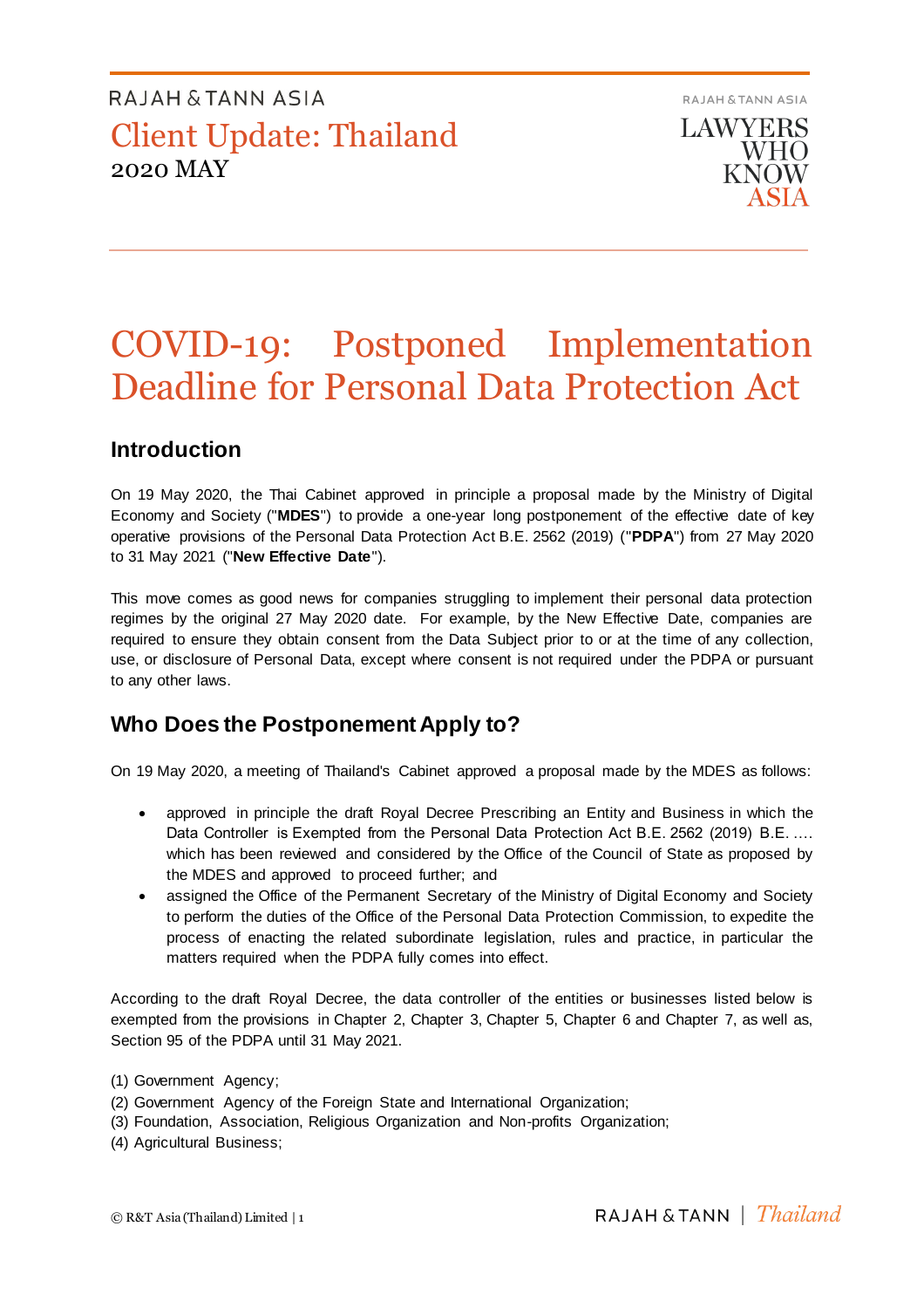RAJAH & TANN ASIA

# RAJAH & TANN ASIA Client Update: Thailand 2020 MAY

**LAWYERS WHO KNOW** 

- (5) Industrial Business;
- (6) Commercial Business;
- (7) Medical and Public Health Business;
- (8) Power, Steam, Water, and Waste Management Business, including related businesses thereof;
- (9) Construction Business;
- (10) Repairing and Maintenance Business;
- (11) Transportation, Logistics and Goods Storage Business;
- (12) Tourism Business;
- (13) Communication, Telecommunication, Computer and Digital Business;
- (14) Finance, Banking and Insurance Business;
- (15) Immoveable Property Business;
- (16) Professional Business;
- (17) Administration and Supporting Service Business;
- (18) Science and Technology, Academic, Social Welfare and Arts Business;
- (19) Educational Business;
- (20) Entertainment and Recreation Business;
- (21) Security Service Business; and
- (22) Household Business and Community Enterprise in which its activity could not be explicitly classified.

## **Personal Data Protection Act**

We have provided below a brief overview of key provisions of the PDPA.

The long-awaited PDPA was published in the Royal Gazette on 27 May 2019 and certain key provisions became effective the next day. These provisions, set out in Chapters 1 and 4 of the PDPA, provide for the establishment of the following regulatory bodies:

- the **Personal Data Protection Commission** ("**PDPC**"), whose duties and powers include preparing a master plan for the promotion and protection of personal data, and interpreting and determining issues arising from the enforcement of the PDPA; and
- the **Office of Personal Data Protection Commission** ("**PDPC's Office**"), which will be a government agency with the status of a juristic person. Its role will be to promote and support the development of personal data protection.

We note that, during the period when the PDPC's Office has not yet been duly set up, the Office of the Permanent Secretary of the Ministry of Digital Economy and Society would be required to perform the duties in accordance with the PDPA.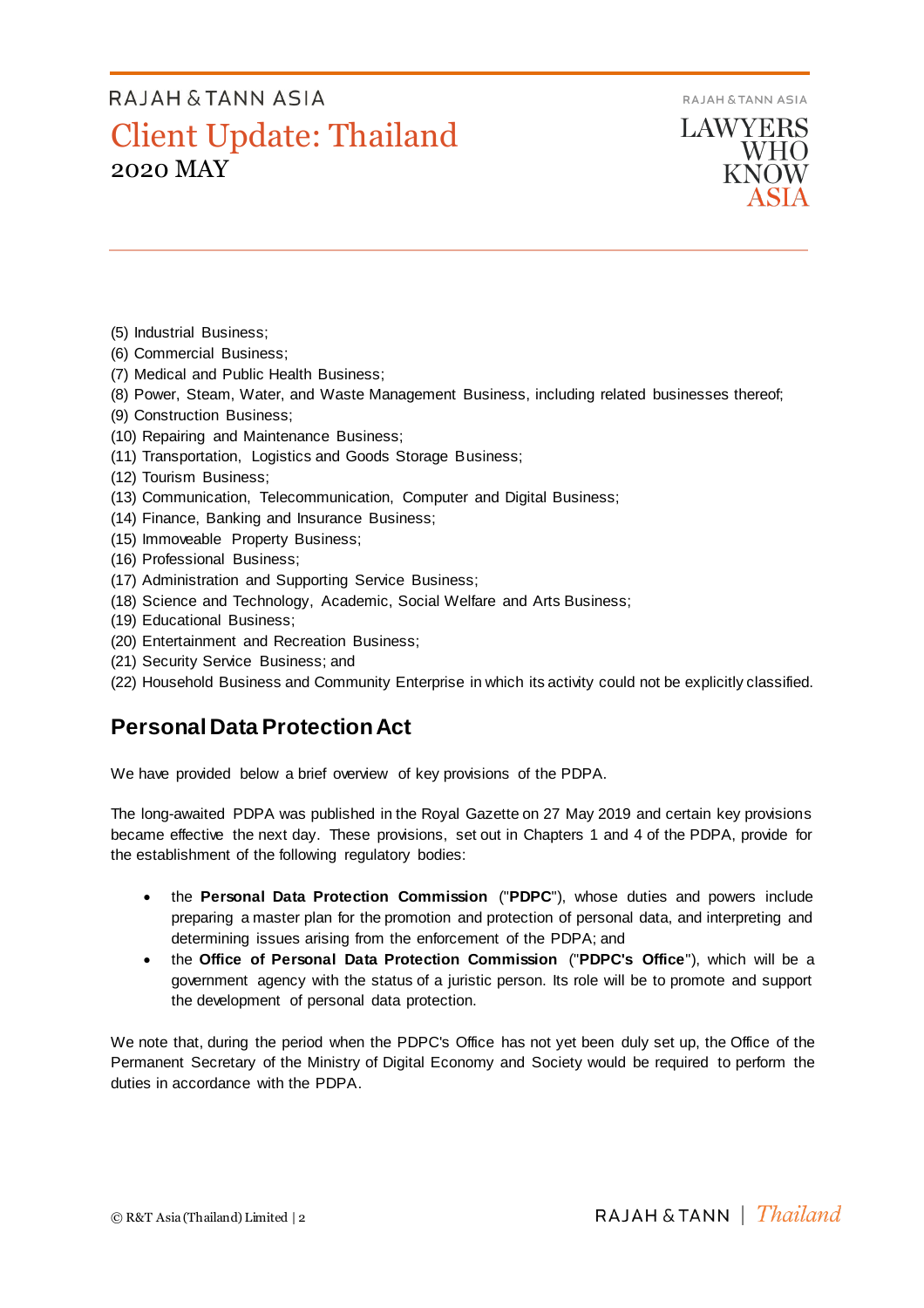

Provisions under Chapter 2, Chapter 3, Chapter 5, Chapter 6, Chapter 7, and Section 95 of the PDPA were initially required to become effective by 27 May 2020, and would now do so on the new Effective Date.

## **Definitions**

"Personal Data" means information relating to a natural person which is directly or indirectly identifiable to such natural person, excluding information of a deceased person.

"[Personal] Data Controller" means a natural person or juristic person who has power and duty to determine the collection, use, or disclosure of personal data.

"[Personal] Data Processor" means a natural person or juristic person who performs the collection, use, or disclosure of personal data according to the order or on behalf of the Data Controller. The natural person or juristic person who performs those acts must not be a Data Controller.

"Commission" means the Personal Data Protection Commission.

## **Data ProtectionOfficer**

In general, a DPO is not required, except in the following circumstances:

- (1) the Data Controller or the Data Processor is a public authority as prescribed and notified by the PDPC;
- (2) the activities of the Data Controller or the Data Processor in the collection, use, or disclosure of the personal data require regular monitoring of the personal data or the system, due to having a large number of personal data as prescribed and notified by the PDPC;
- (3) the core activity of the Data Controller or the Data Processor is the collection, use, or disclosure of Sensitive Personal Data.

We recommend monitoring the PDPC notifications/guidelines on this issue.

### **Processing Personal Data with Consent**

Currently, there is no general requirement. Where the personal data is provided based on consent, such personal data must not be processed in a manner that is different from the purpose previously notified to the Data Subject.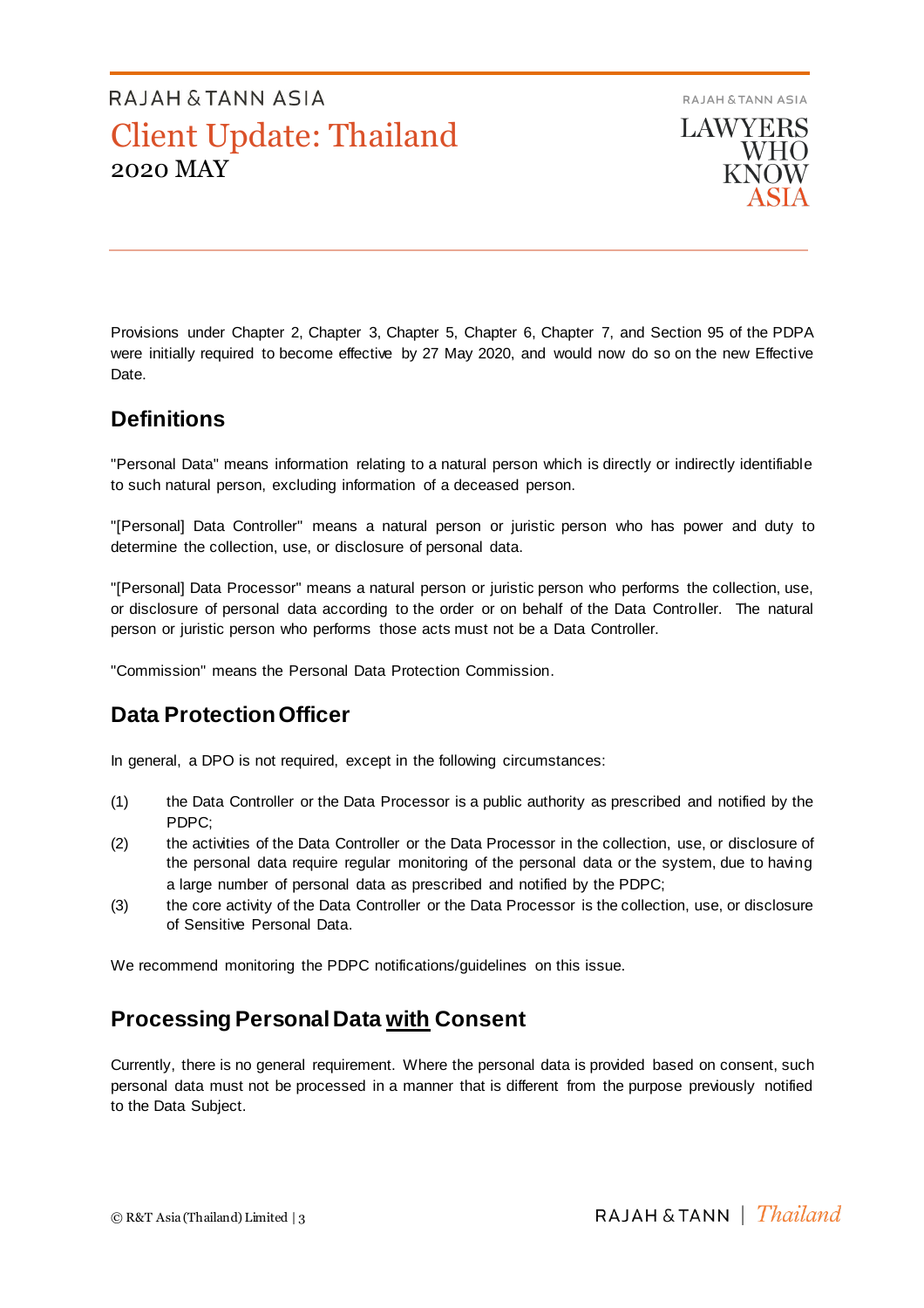RAJAH & TANN ASIA



With effect from the New Effective Date, the PDPA requires consent of the Data Subject prior to or at the time of such collection, use, or disclosure, except where consent is not required under the PDPA or pursuant to any other laws.

## **Processing Personal Data without Consent**

With effect from the New Effective Date, the PDPA requires that use or disclosure of personal data without the consent of the Data Subject can be conducted for personal data collected according to the legal basis specified in Section 24 or Section 26 of the PDPA (e.g. for the purpose of performance of a contract, or where there is a legitimate interest).

According to Section 24 of the PDPA, collection of personal data can be conducted without the consent of the Data Subject where:

- (1) it is for the achievement of a purpose relating to the preparation of historical documents or archives for public interest, or for a purpose relating to research or statistics, in which the suitable measures to safeguard the Data Subject's rights and freedoms have been put in place and are in accordance with the notification as prescribed by the PDPC;
- (2) it is for preventing or suppressing danger to a person's life, body or health;
- (3) it is necessary for the performance of a contract to which the Data Subject is a party, or in order to take steps at the request of the Data Subject prior to entering into a contract;
- (4) it is necessary for the performance of a task carried out in the public interest by the Data Controller, or it is necessary for the exercise of official authority vested in the Data Controller;
- (5) it is necessary for legitimate interests of the Data Controller or any other persons or juristic persons other than the Data Controller, except where such interests are overridden by the fundamental rights of the Data Subject of his or her personal data; or
- (6) it is necessary for the compliance with a law to which the Data Controller is subject.

Stricter grounds in Section 26 of the PDPA apply to the collection of Sensitive Personal Data (i.e. personal data pertaining to racial, ethnic origin, political opinions, cult, religious or philosophical beliefs, sexual behaviour, criminal records, health data, disability, trade union information, genetic data, biometric data, or of any data which may affect the Data Subject in the same manner).

## **Breach Notification**

With effect from the New Effective Date, the PDPA imposes an obligation on the Data Controller to notify regarding a personal data breach.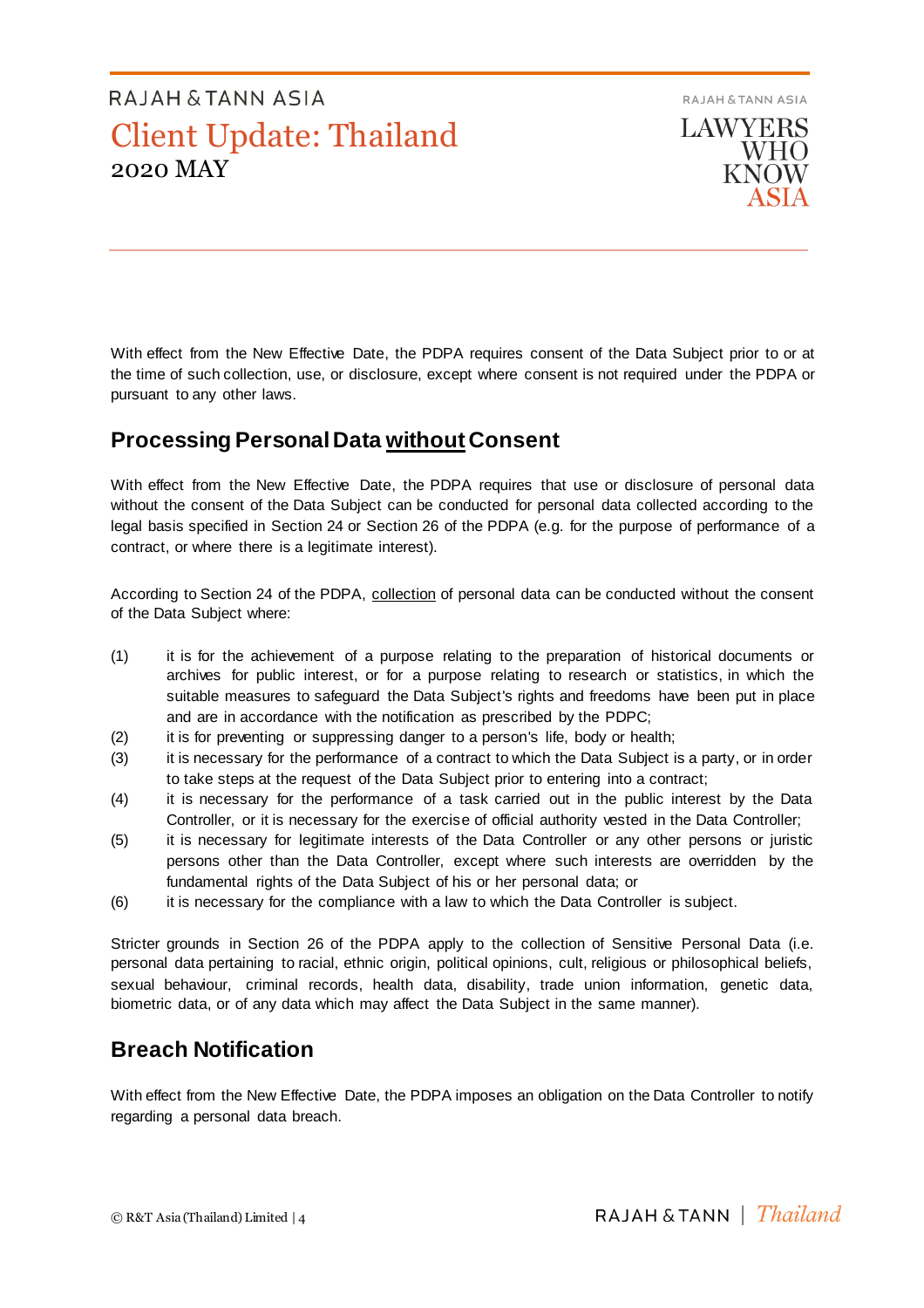

- Notification to Office: the Data Controller must notify the Office of any personal data breach without delay and, where feasible, within 72 hours after having become aware of it, unless such personal data breach is unlikely to result in a risk to the rights and freedoms of the relevant persons.
- Notification to the Data Subject: If the personal data breach is likely to result in a high risk to the rights and freedoms of the relevant persons, the Data Controller must also notify the personal data breach and the remedial measures to the Data Subject without delay.

For more articles and updates from our teams across the region on COVID-19 and related legal issues, please visit [Rajah & Tann Asia's COVID-19 Resource Centre.](https://www.rajahtannasia.com/resource-centre/covid-19)

\* \* \*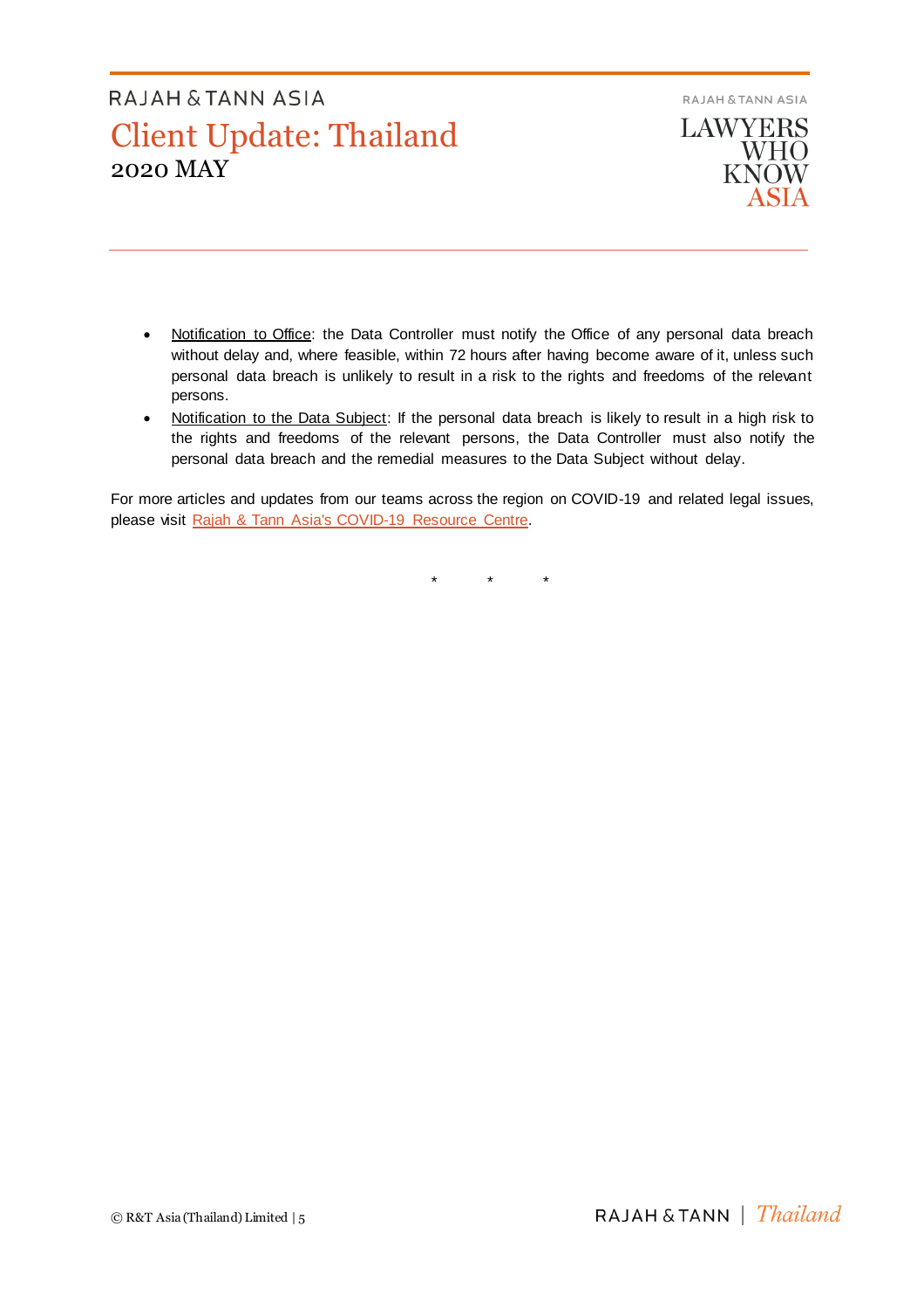RAJAH & TANN ASIA



# **Contacts**



**Sui Lin Teoh**  Partner

D (66) 2656 1991 F (66) 2656 0833 [sui.lin.teoh@rajahtann.com](mailto:sui.lin.teoh@rajahtann.com)



**Melisa Uremovic** Partner

D (66) 2656 1991 F (66) 2656 0833 melisa.u@rajahtann.com



**Piroon Saengpakdee** Partner

D (66) 2656 1991 F (66) 2656 0833 piroon.s@rajahtann.com



**Supawat Srirungruang Partner** 

D (66) 2656 1991 F (66) 2656 0833 [supawat.s@rajahtann.com](mailto:supawat.s@rajahtann.com)



**Saroj Jongsaritwang** Partner

D (66) 2656 1991 F (66) 2656 0833 [saroj.jongsariwang@rajahtann.com](mailto:saroj.jongsariwang@rajahtann.com)



**Visitsak Arunsuratpakdee** Partner

D (66) 2656 1991 F (66) 2656 0833 [visitsak.a@rajahtann.com](mailto:visitsak.a@rajahtann.com)



**Pasiri Taypongsak** Senior Associate

D (66) 2656 1991 F (66) 2656 0833 [pasiri.t@rajahtann.com](mailto:pasiri.t@rajahtann.com)



**Praonapha Rakchartcharoen** Associate

D (66) 2656 1991 F (66) 2656 0833 praonapha[.r@rajahtann.com](mailto:yingrak.t@rajahtann.com)



**Benjarong Roongmaneekul** Associate

D (66) 2656 1991 F (66) 2656 0833 benjarong.r@rajahtann.com

© R&T Asia (Thailand) Limited | 6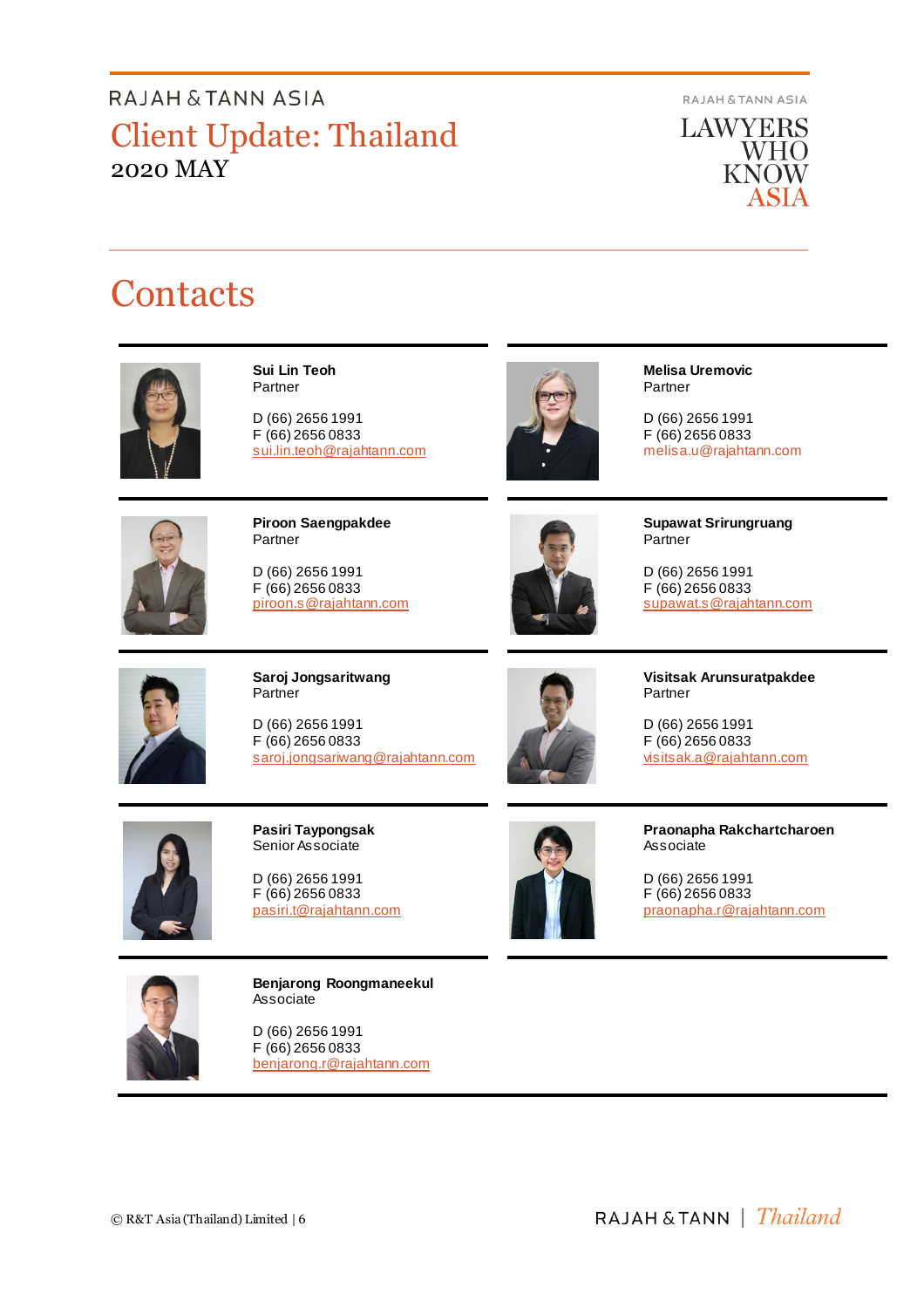RAJAH & TANN ASIA

**LAWYERS WHO KNOW** 

# Our Regional Contacts

RAJAH & TANN  $\int$  *Singapore* **Rajah & Tann Singapore LLP** T +65 6535 3600 sg.rajahtannasia.com

### R&T SOK&HENG | Cambodia

**R&T Sok & Heng Law Office** T +855 23 963 112 / 113 F +855 23 963 116 kh.rajahtannasia.com

RAJAH & TANN 立杰上海 SHANGHAI REPRESENTATIVE OFFICE | China **Rajah & Tann Singapore LLP Shanghai Representative Office** T +86 21 6120 8818 F +86 21 6120 8820 cn.rajahtannasia.com

ASSEGAF HAMZAH & PARTNERS | Indonesia **Assegaf Hamzah & Partners**

#### **Jakarta Office**

T +62 21 2555 7800 F +62 21 2555 7899

#### **Surabaya Office**

T +62 31 5116 4550 F +62 31 5116 4560 www.ahp.co.id

### RAJAH & TANN | Lao PDR

**Rajah & Tann (Laos) Co., Ltd.** T +856 21 454 239 F +856 21 285 261 la.rajahtannasia.com

### **CHRISTOPHER & LEE ONG** | Malaysia

**Christopher & Lee Ong** T +60 3 2273 1919 F +60 3 2273 8310 www.christopherleeong.com

### RAJAH & TANN  $\mid$  *Myanmar*

**Rajah & Tann Myanmar Company Limited** T +95 1 9345 343 / +95 1 9345 346 F +95 1 9345 348 mm.rajahtannasia.com

### **GATMAYTAN YAP PATACSIL**

GUTIERREZ & PROTACIO (C&G LAW) | *Philippines* **Gatmaytan Yap Patacsil Gutierrez & Protacio (C&G Law)**  T +632 8894 0377 to 79 / +632 8894 4931 to 32 F +632 8552 1977 to 78 www.cagatlaw.com

### RAJAH & TANN | *Thailand*

**R&T Asia (Thailand) Limited** T +66 2 656 1991 F +66 2 656 0833 th.rajahtannasia.com

### RAJAH & TANN LCT LAWYERS | *Vietnam* **Rajah & Tann LCT Lawyers**

#### **Ho Chi Minh City Office**

T +84 28 3821 2382 / +84 28 3821 2673 F +84 28 3520 8206

#### **Hanoi Office**

T +84 24 3267 6127 F +84 24 3267 6128 www.rajahtannlct.com

Rajah & Tann Asia is a netw ork of legal practices based in South-East Asia. Member firms are independently constituted and regulated in accordance with relevant local legal requirements. Services provided by a member firm are governed by the terms of engagement betw een the member firm and the client.

This Update is solely intended to provide general information and does not provide any advice or create any relationship, w hether legally binding or otherw ise. Rajah & Tann Asia and its member firms do not accept, and fully disclaim, responsibility for any loss or damage w hich may result from accessing or relying on this Update.

RAJAH & TANN  $\parallel$  Thailand